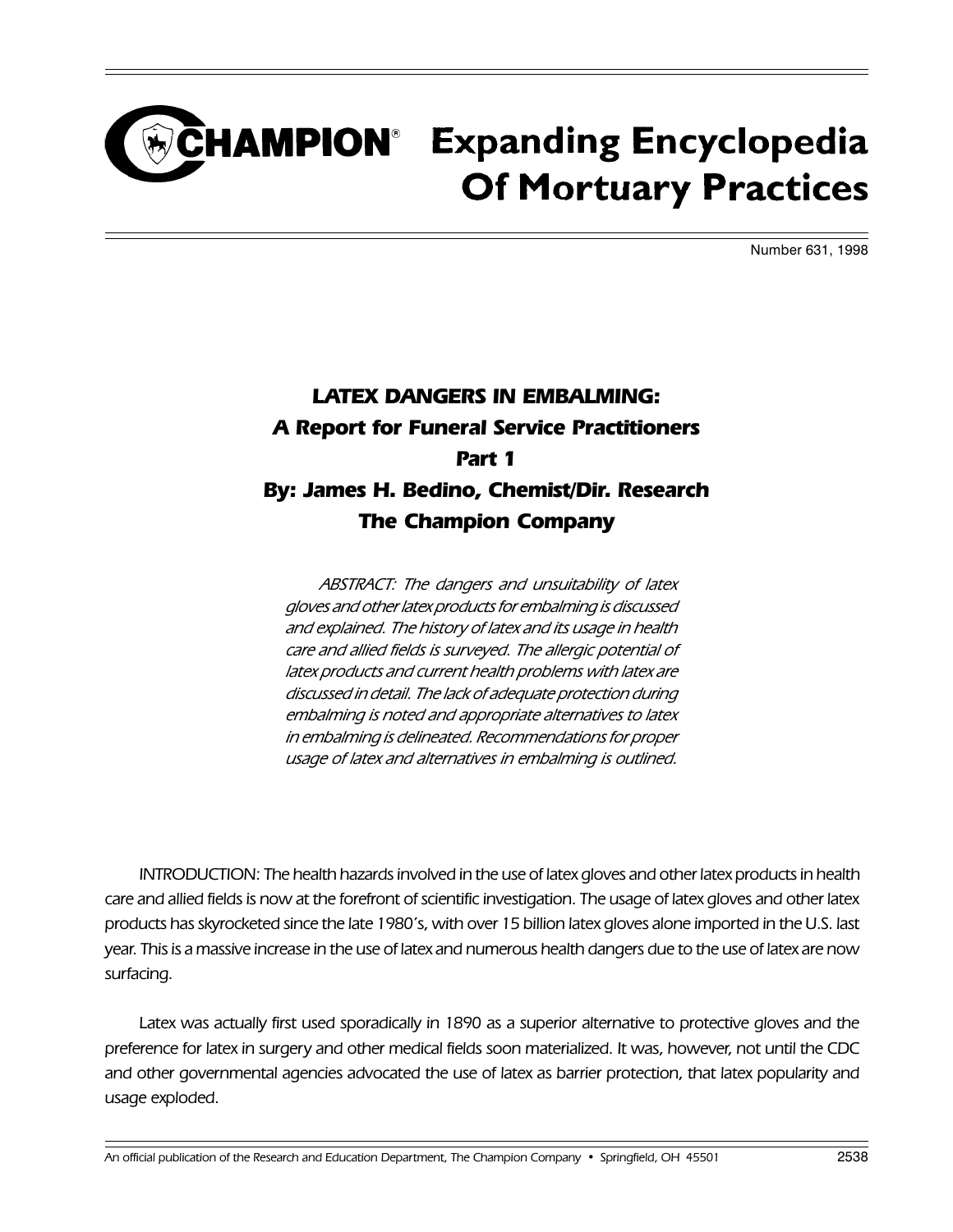Health care workers are experiencing health problems and latex sensitization at such an alarming rate that warning labels are now required on latex products for use in health care fields. It is estimated that upwards of 17% of health care workers are sensitized to or have an adverse reaction to latex during their employment. Some estimates are even higher — stating that 10 - 30% of health care workers are affected. In addition, 10% of rubber industry workers report health problems associated with latex exposure on the job. In the general population, however, only 1 - 5% of individuals are sensitized to or allergic to latex products (a still sizable percentage of the population).

Latex usage (particularly gloves) is ubiquitous in embalming and funeral service in general. Embalmers are at a definite risk from constant and repeated usage of latex gloves during all phases of embalming and body preparation. Latex has become an accepted, yet misunderstood, form of skin protection during the embalming process. Latex, unfortunately, despite its acceptable body fluid barrier protective role, has never been an acceptable product in the majority of embalming situations. Latex has characteristically exhibited poor to dismal protection from standard embalming chemicals during embalming operations and has offered little or no protection during its use. This fact, in conjunction with the now evident health problems associated with latex in general, demands that the embalming profession take a serious look at the use of latex in embalming and search for superior alternatives that provide both body fluid barrier protection and chemical imperviousness during the embalming operation. Fortunately, superior alternatives exist, and that is the focus of this report.

LATEX IN GENERAL: Latex is a milky exudate of the lactiferous cells of the rubber tree (Hevea brasiliensis) and is predominantly a benign polymer identified as cis-1, 4-polyisoprene in combination with various sugars, lipids, nucleic acids, and unfortunately, allergenic proteins. Latex is technically not derived from the sap of the rubber tree, but is harvested by tapping into the latex ducts that run just superficial to the cambium, while the sap runs much deeper in the tree.

Despite its scientific name, manufacture of natural rubber and latex is predominantly in Malaysia, Thailand and Indonesia, not Brazil or South America. Rubber trees were originally found in Brazil but were exported and imported by the British to various locations. Eventually they arrived in Ceylon and Singapore where they flourished and the industry was born.

Latex is collected from trees by careful cutting and catching of the milky liquid in cups that is then treated with ammonia to prevent hardening. If natural rubber is desired, no ammonia is used and the substance allowed to harden and is then processed. Latex is never heated during its manufacture and this is the predominant cause of the allergenicity of the substance. Failure to heat the latex allows the allergenic proteins to remain in the final product, instead of being broken down as in natural rubber products. Consequently, the allergic potential of latex is very high compared to natural rubber, having as much as 2 - 3% total allergenic protein content. The primary allergenic protein appears to be rubber elongation factor, a protein naturally occurring in latex.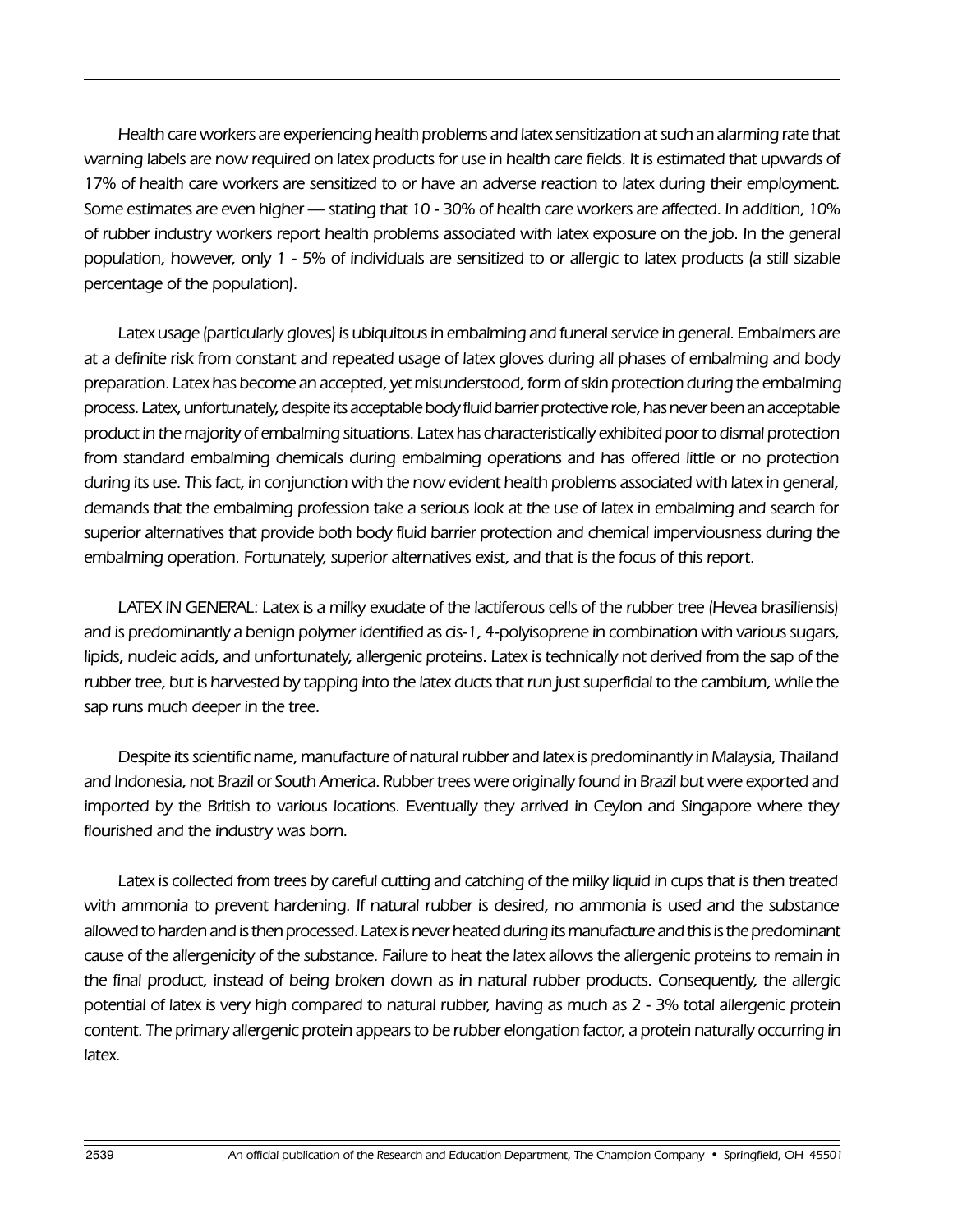GLOVE MANUFACTURE: Numerous steps are required in the manufacture of a latex glove from raw latex product. A veritable mix of chemicals is used during the complex manufacturing process. These include antioxidants and accelerators such as thiurams, carbamates and mercaptobenzothiazoles during the vulcanization process (disulfide cross linking to enhance the rubber like properties). The manufacture then encompasses shaping, forming, dipping, heating, leaching and final washing. In addition, the gloves may be dry lubricated with cornstarch powder or occasionally with talc powder. They are then boxed and packaged for sale and shipment. This process leaves many chemicals in addition to the latex proteins in the gloves and from this fact stems many of the allergic properties of latex gloves and other latex products. The cornstarch powder that is commonly added to ease donning of the gloves also causes its own problems by contributing to allergenicity by enhancing the transfer of residual chemicals and allergenic latex proteins to the skin surfaces and allowing airborne contamination during donning and removal.

ALLERGY IN GENERAL: Allergy is an not uncommon health problem in the U.S. with approximately 20 - 25% of the population suffering from some type of allergic reaction to common items and chemicals found in the environment. These allergens can range from pollens, animal danders, foods, insects (and their excretions), venoms from various organisms, medications, and environmental chemicals (such as latex). Upper respiratory problems (such as exhibited in hay fever) including sneezing and nasal congestion affect 15% of the U.S. population. Lower respiratory problems (such as is manifested in asthmatic conditions) cause wheezing and bronchoconstriction of a more severe nature is manifested by 10 - 15% of the general population. Localized allergic reactions are very common and cause contact dermatitis and can evolve into more serious hypersensitivities. The most serious allergic reaction, anaphylaxis, occurs when the allergen becomes systemic in the circulatory system (via lymph or blood) and causes a body wide shock reaction that can lead to death if medical intervention is not immediate.

Allergic reactions essentially start as a sensitization to the allergen from initial contact in the environment. This could be oral, inhalation, skin contact or inoculation. Macrophages at the site of insult process the allergen and submit it to T-cells that cause B-cells to respond by manufacturing antibodies in the form of IgE (immunoglobulins) to eradicate the foreign body. In a later encounter, binding of the allergen with IgE triggers mast cell activation to release histamines and prostaglandins to aid in the attack against the allergenic invader and manifests itself as the classic allergy attack. If prolonged immune activation occurs, due to repeated encounters with the allergen, other chemical messengers are secreted by mast cells that trigger migration by basophils and eosinophils to the attack site. This causes an enhanced allergic reaction with increased congestion and inflammation and exacerbated allergic symptoms. Anaphylaxis can easily result from these repeated exposures and can cause a rapid, explosive allergic reaction that culminates in systemic shock and death.

CONTINUED: Latex Dangers in Embalming: A Report for Funeral Service Practitioners. Champion Expanding Encyclopedia of Mortuary Practices Number 632, 1998